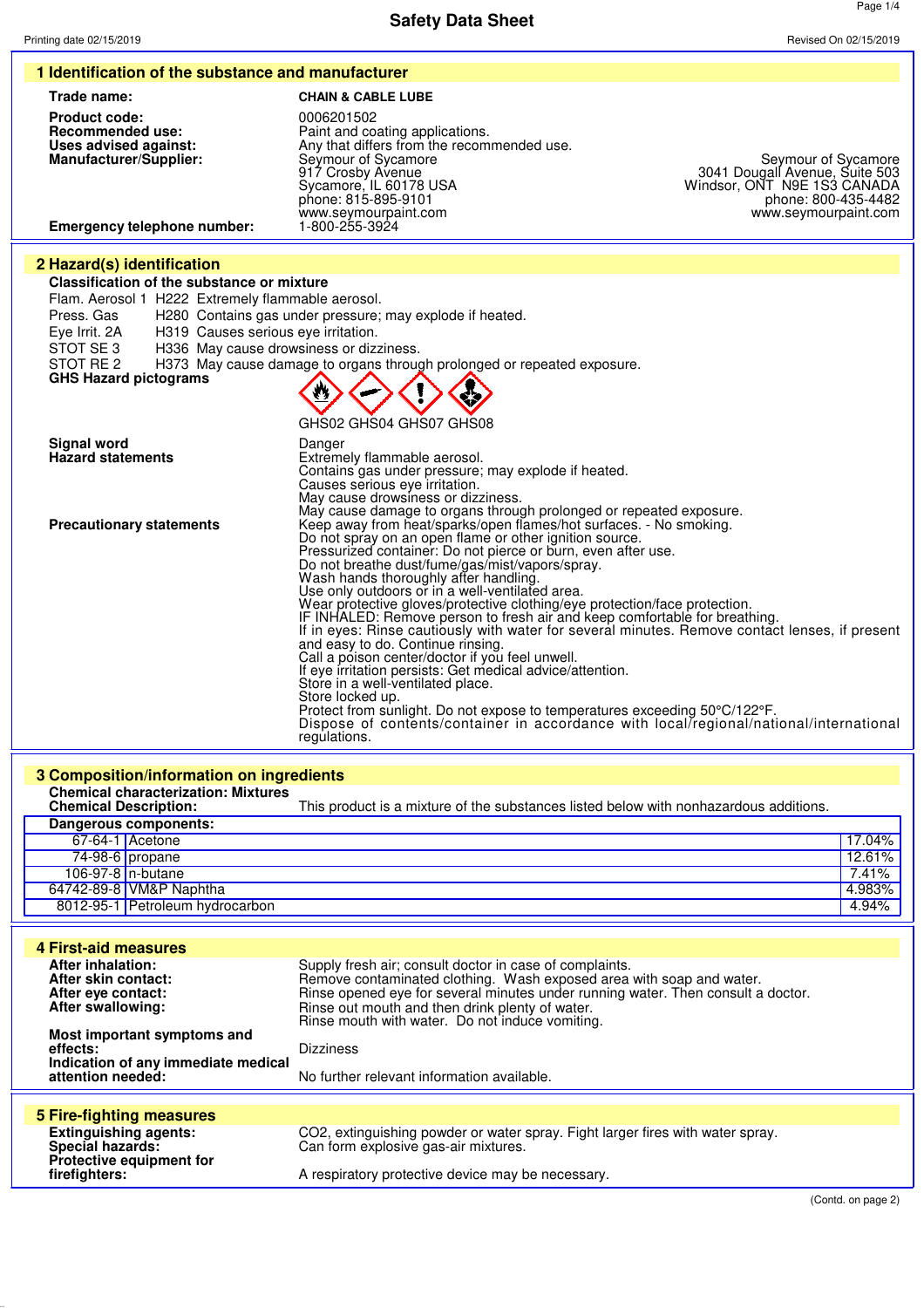Printing date 02/15/2019 Revised On 02/15/2019

Page 2/4

**Trade name: CHAIN & CABLE LUBE**

(Contd. of page 1)

|                                                                                    | (Conta. or page 1)                                                                                                                                                                               |
|------------------------------------------------------------------------------------|--------------------------------------------------------------------------------------------------------------------------------------------------------------------------------------------------|
| <b>6 Accidental release measures</b>                                               |                                                                                                                                                                                                  |
| Personal precautions, protective                                                   |                                                                                                                                                                                                  |
| equipment and emergency                                                            |                                                                                                                                                                                                  |
| procedures:                                                                        | Wear protective equipment. Keep unprotected persons away.<br>Use respiratory protective device against the effects of fumes/dust/aerosol.                                                        |
| Methods and material for                                                           |                                                                                                                                                                                                  |
| containment and cleaning up:                                                       | Ensure adequate ventilation.                                                                                                                                                                     |
|                                                                                    |                                                                                                                                                                                                  |
| <b>7 Handling and storage</b>                                                      |                                                                                                                                                                                                  |
| Precautions for safe handling                                                      | Use only in well ventilated areas.                                                                                                                                                               |
| <b>Storage requirements:</b>                                                       | Keep away from sources of heat and direct sunlight. Do not warehouse in subfreezing<br>conditions. Store locked up.                                                                              |
|                                                                                    |                                                                                                                                                                                                  |
| 8 Exposure controls/personal protection                                            |                                                                                                                                                                                                  |
|                                                                                    | Components with limit values that require monitoring at the workplace:                                                                                                                           |
| 67-64-1 Acetone<br>PEL (USA) Long-term value: 2400 mg/m <sup>3</sup> , 1000 ppm    |                                                                                                                                                                                                  |
| REL (USA) Long-term value: 590 mg/m <sup>3</sup> , 250 ppm                         |                                                                                                                                                                                                  |
| TLV (USA) Short-term value: 1187 mg/m <sup>3</sup> , 500 ppm                       |                                                                                                                                                                                                  |
| Long-term value: 594 mg/m <sup>3</sup> , 250 ppm                                   |                                                                                                                                                                                                  |
| <b>BEI</b>                                                                         |                                                                                                                                                                                                  |
| 74-98-6 propane                                                                    |                                                                                                                                                                                                  |
| PEL (USA) Long-term value: 1800 mg/m <sup>3</sup> , 1000 ppm                       |                                                                                                                                                                                                  |
| REL (USA) Long-term value: 1800 mg/m <sup>3</sup> , 1000 ppm                       |                                                                                                                                                                                                  |
| TLV (USA) refer to Appendix F inTLVs&BEIs book; D, EX                              |                                                                                                                                                                                                  |
| 106-97-8 n-butane                                                                  |                                                                                                                                                                                                  |
| REL (USA) Long-term value: 1900 mg/m <sup>3</sup> , 800 ppm                        |                                                                                                                                                                                                  |
| TLV (USA) Short-term value: $2370$ mg/m <sup>3</sup> , 1000 ppm<br>(EX)            |                                                                                                                                                                                                  |
| 8012-95-1 Petroleum hydrocarbon                                                    |                                                                                                                                                                                                  |
| PEL (USA) Long-term value: 5 mg/m <sup>3</sup>                                     |                                                                                                                                                                                                  |
| REL (USA) Short-term value: 10 mg/m <sup>3</sup>                                   |                                                                                                                                                                                                  |
| Long-term value: $5 \text{ mg/m}^3$                                                |                                                                                                                                                                                                  |
| oil mist                                                                           |                                                                                                                                                                                                  |
| TLV (USA) L                                                                        |                                                                                                                                                                                                  |
| Ingredients with biological limit values:                                          |                                                                                                                                                                                                  |
| 67-64-1 Acetone                                                                    |                                                                                                                                                                                                  |
| BEI (USA) 50 mg/L                                                                  |                                                                                                                                                                                                  |
| Medium: urine<br>Time: end of shift                                                |                                                                                                                                                                                                  |
| Parameter: Acetone (nonspecific)                                                   |                                                                                                                                                                                                  |
| <b>Hygienic protection:</b>                                                        | Wash hands after use.                                                                                                                                                                            |
|                                                                                    | Do not eat or drink while working.                                                                                                                                                               |
| <b>Breathing equipment:</b>                                                        | A respirator is generally not necessary when using this product outdoors or in large open areas.                                                                                                 |
|                                                                                    | In cases where short and/or long term overexposure exists, a charcoal filter respirator should be<br>worn. If you suspect overexposure conditions exist, please consult an authority on chemical |
|                                                                                    | hygeine.                                                                                                                                                                                         |
| Hand protection:                                                                   | Nitrile gloves.                                                                                                                                                                                  |
| Eye protection:                                                                    | The glove material must be impermeable and resistant to the substance.<br>Tightly sealed goggles                                                                                                 |
|                                                                                    |                                                                                                                                                                                                  |
| 9 Physical and chemical properties                                                 |                                                                                                                                                                                                  |
| Appearance:                                                                        | Aerosol.                                                                                                                                                                                         |
| Odor:                                                                              | Aromatic                                                                                                                                                                                         |
| <b>Odor threshold:</b>                                                             | Not determined.                                                                                                                                                                                  |
| pH-value:                                                                          | Not determined.                                                                                                                                                                                  |
| Melting point/Melting range<br><b>Boiling point:</b>                               | Undetermined.<br>$-44$ °C (-47.2 °F)                                                                                                                                                             |
|                                                                                    |                                                                                                                                                                                                  |
| Flash point:<br>Flammability (solid, gas):                                         | $-19 °C$ (-2.2 °F)<br>Extremely flammable.                                                                                                                                                       |
|                                                                                    |                                                                                                                                                                                                  |
| <b>Decomposition temperature:</b>                                                  | Not determined.                                                                                                                                                                                  |
| Auto igniting:                                                                     | Product is not self-igniting.                                                                                                                                                                    |
| Danger of explosion:                                                               | In use, may form flammable/explosive vapour-air mixture.                                                                                                                                         |
| <b>Lower Explosion Limit:</b>                                                      | 1.5 Vol $%$                                                                                                                                                                                      |
| <b>Upper Explosion Limit:</b>                                                      | 10.9 Vol %                                                                                                                                                                                       |
| Vapor pressure at 20 °C (68 °F):                                                   | 3.4 hPa (2.6 mm Hg)                                                                                                                                                                              |
| <b>Relative Density:</b>                                                           | Between 0.77 and 0.85 (Water equals 1.00)                                                                                                                                                        |
| Vapor density                                                                      | Not determined.                                                                                                                                                                                  |
| <b>Evaporation rate</b><br>Partition coefficient: n-octonal/water: Not determined. | Not applicable.                                                                                                                                                                                  |
|                                                                                    | (Contd. on page 3)                                                                                                                                                                               |
|                                                                                    |                                                                                                                                                                                                  |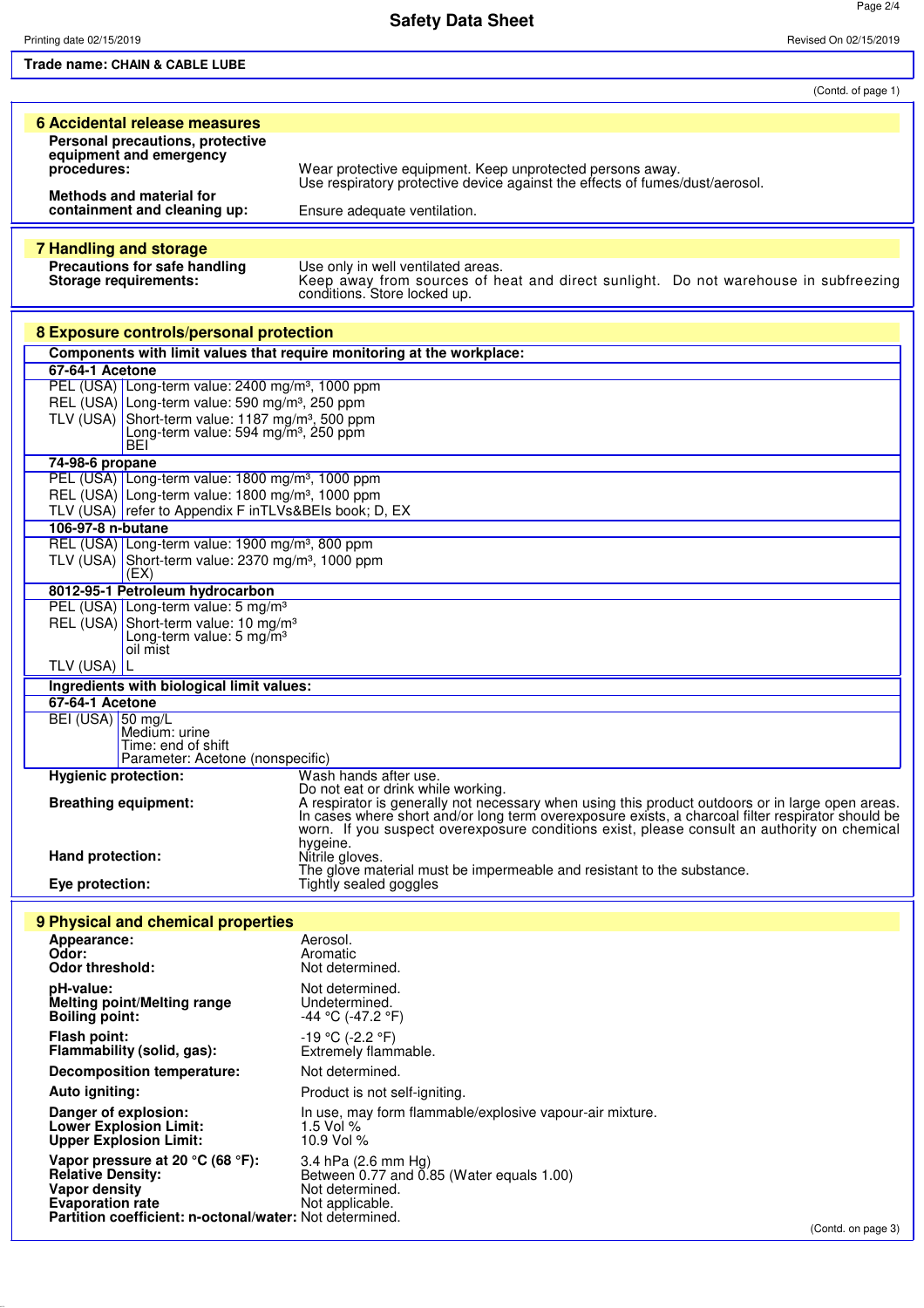**Safety Data Sheet**

Printing date 02/15/2019 Revised On 02/15/2019

| Trade name: CHAIN & CABLE LUBE                                                                                                                                         |                                                                                                                                                                                                                                                                                                                                             |
|------------------------------------------------------------------------------------------------------------------------------------------------------------------------|---------------------------------------------------------------------------------------------------------------------------------------------------------------------------------------------------------------------------------------------------------------------------------------------------------------------------------------------|
| <b>Solubility:</b><br>Viscosity:<br>VOC content (less exempt solvents): 25.0 %                                                                                         | (Contd. of page 2)<br>Not determined.<br>Not determined.                                                                                                                                                                                                                                                                                    |
| <b>10 Stability and reactivity</b>                                                                                                                                     |                                                                                                                                                                                                                                                                                                                                             |
| <b>Reactivity:</b><br>Conditions to avoid:<br><b>Chemical stability:</b><br>Possibility of hazardous reactions:<br>Incompatible materials:<br>Hazardous decomposition: | Stable at normal temperatures.<br>Do not allow can to exceed 120 degrees Fahrenheit. Do not warehouse in subfreezing<br>temperatures.<br>Not fully evaluated.<br>No dangerous reactions known.<br>No further relevant information available.<br>No dangerous decomposition products known.                                                  |
| <b>11 Toxicological information</b>                                                                                                                                    |                                                                                                                                                                                                                                                                                                                                             |
| LD/LC50 values that are relevant for classification:                                                                                                                   |                                                                                                                                                                                                                                                                                                                                             |
| 106-97-8 n-butane                                                                                                                                                      |                                                                                                                                                                                                                                                                                                                                             |
| Inhalative LC50/4 h 658 mg/l (rat)<br>Information on toxicological effects: No data available.<br><b>Skin effects:</b><br>Eye effects:<br>Sensitization:               | No irritant effect.<br>No irritating effect.<br>No sensitizing effects known.                                                                                                                                                                                                                                                               |
| <b>12 Ecological information</b>                                                                                                                                       |                                                                                                                                                                                                                                                                                                                                             |
| <b>Aquatic toxicity:</b><br>Persistence and degradability:<br>Other information:                                                                                       | Hazardous for water, do not empty into drains.<br>The product is degradable after prolonged exposure to natural weathering processes.<br>This product does not contain any chlorofluorocarbons (CFC's), hydrochlorofluorocarbons<br>(HCFC's), perfluorocarbons (PFC's), heavy metals (chromium, lead, cadmium), or chlorinated<br>solvents. |
| <b>Bioaccumulative potential:</b><br><b>Mobility in soil:</b><br>Other adverse effects:                                                                                | No further relevant information available.<br>No further relevant information available.<br>No further relevant information available.                                                                                                                                                                                                      |
| <b>13 Disposal considerations</b><br>Recommendation:                                                                                                                   | Dispose of in accordance with local, state, and federal regulations. Do not puncture, incinerate, or compact. Partially empty cans must<br>be disposed of responsibly. Do not heat or cut empty containers with electric or gas torches.<br>Completely empty cans should be recycled.                                                       |
| <b>14 Transport information</b>                                                                                                                                        |                                                                                                                                                                                                                                                                                                                                             |
| <b>UN-Number</b>                                                                                                                                                       | <b>UN1950</b>                                                                                                                                                                                                                                                                                                                               |
| <b>DOT</b>                                                                                                                                                             | N/A<br>UN1950                                                                                                                                                                                                                                                                                                                               |
| <b>DOT</b>                                                                                                                                                             | <b>Consumer Commodity ORM-D</b><br>Aerosols, flammable                                                                                                                                                                                                                                                                                      |
| <b>ADR</b><br>Transport hazard class(es):                                                                                                                              | 1950 Aerosols                                                                                                                                                                                                                                                                                                                               |
| <b>Class</b>                                                                                                                                                           | 2.1                                                                                                                                                                                                                                                                                                                                         |
| Marine pollutant:<br>Special precautions for user:<br><b>EMS Number:</b><br><b>Packaging Group:</b>                                                                    | No<br>Warning: Gases<br>$F-D, S-U$                                                                                                                                                                                                                                                                                                          |
| <b>UN "Model Regulation":</b>                                                                                                                                          | UN1950, Aerosols, 2.1                                                                                                                                                                                                                                                                                                                       |
| <b>15 Regulatory information</b>                                                                                                                                       |                                                                                                                                                                                                                                                                                                                                             |
| SARA Section 355 (extremely hazardous substances):                                                                                                                     |                                                                                                                                                                                                                                                                                                                                             |
| None of the ingredients in this product are listed.                                                                                                                    |                                                                                                                                                                                                                                                                                                                                             |
| <b>SARA Section 313 (Specific toxic chemical listings):</b><br>None of the ingredients is listed.                                                                      |                                                                                                                                                                                                                                                                                                                                             |
| <b>Toxic Substances Control Act</b><br>(TSCA):<br><b>Consumer Product Safety</b>                                                                                       | All hazardous ingredients for this product are found on the inventory list of substances.                                                                                                                                                                                                                                                   |
| <b>Comission (CPSC):</b>                                                                                                                                               | This product complies with 16 CFR 1303 and does not contain more than 90 ppm of lead.                                                                                                                                                                                                                                                       |
| California Proposition 65 chemicals known to cause cancer:<br>None of the ingredients in this product are listed.                                                      |                                                                                                                                                                                                                                                                                                                                             |
|                                                                                                                                                                        | California Proposition 65 chemicals known to cause birth defects or reproductive harm:                                                                                                                                                                                                                                                      |
| None of the ingredients in this product are listed.                                                                                                                    |                                                                                                                                                                                                                                                                                                                                             |
| <b>CANADIAN ENVIRONMENTAL</b><br><b>PROTECTION ACT:</b>                                                                                                                | All hazardous ingredients for this product appear on the Canadian Domestic Substance List.                                                                                                                                                                                                                                                  |
| EPA:<br>67-64-1 Acetone                                                                                                                                                |                                                                                                                                                                                                                                                                                                                                             |
|                                                                                                                                                                        |                                                                                                                                                                                                                                                                                                                                             |